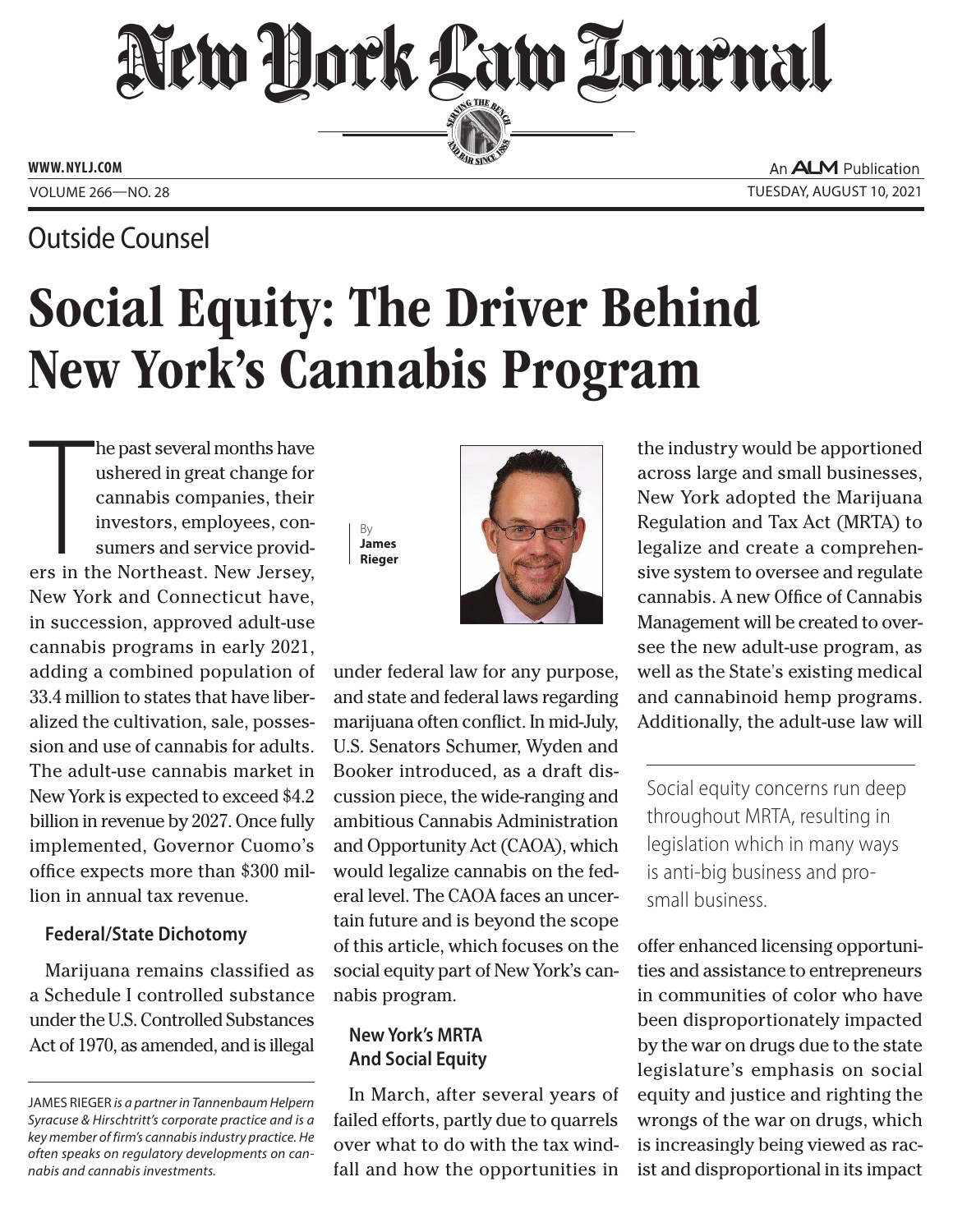on communities of color and lowerincome populations.

MRTA's legislative intent stated: "The intent of this Act is to regulate, control and tax marijuana, heretofore known as cannabis, generate significant new revenue, make substantial investments in communities and people most impacted by cannabis criminalization to address the collateral consequences of such criminalization …" The legislature found that "Existing laws have been ineffective in reducing or curbing marijuana use and have instead resulted in devastating collateral consequences including mass incarceration and other complex generational trauma … Existing marijuana laws have disproportionately impacted African-American and Latinx communities." Indeed, MRTA requires that criminal convictions of all those who would not be subject to prosecution under its regulations will be expunged within two years and favors those applicants for licenses with non-violent drug convictions.

Unlike other states where relatively few licenses have been granted and the established multistate operators (MSOs) have been able to secure dominant market share, New York's plan for cannabis is designed to grant a fairly large number of licenses (perhaps 1,000 or more) and to ensure that 50% of the licenses are awarded to socially and economically disadvantaged groups, and that barriers are placed to preclude vertical integration in the adult-use field (in contrast to the concentration of vertically integrated medical marijuana licenses in New York in only 10 entities). MRTA uses a multi-tier regulatory system, in some ways similar to how alcohol is regulated in that retailers cannot have interests in other parts of the supply chain.

In New York, a social equity applicant is a person of color, a woman, a disable veteran, a farmer in defined financial distress and those persons from communities disproportionately impacted by the war on drugs. Priority is given to those earning 80% or less of their county's median income, are from an area disproportionately impacted by cannabis laws (high incarceration rates), or have a criminal conviction for marijuana-related offense (or has a family member with such a conviction). MRTA earmarks 40% of tax revenue from marijuana sales to be used for a community grant reinvestment fund to issue grants to non-profit organizations serving communities disproportionally affected by the war on drugs. Such grants will be used for: job placement and skills training, mental health and substance abuse, nutrition and financial literacy. An additional portion of the tax revenue will be used to fund a state-run incubator program for small businesses and social equity applicants, including no-interest loans. Social equity licenses are not transferable for three years except to another social equity licensee. Non-social equity applicants need to develop a social responsibility framework as part of their application process, adherence to which will be a determining factor in renewals of



licenses. All licenses are initially for two years.

MRTA mandates a 9% state tax and 4% municipal tax on the sale of cannabis, which contrasts with NJ and CA which, through a pyramiding of sales tax, transfer tax and excise tax that exceed 20% all-in. Licensing fees were not established in MRTA and are awaiting rulemaking. The expectation is that social equity applicants will have nominal or waived application fees and micro-businesses will have reduced application fees. The 10 existing NY medical marijuana licensees (Registered Organizations or ROs), each of which is required to be vertically integrated for the medical program, will be allowed into the adult-use program as the only licensees with vertical integration (other than micro-businesses) in exchange for a seven figure fee which will subsidize the social equity applicants. Three adult-use dispensaries per RO are permitted, as well as co-location with medical-use dispensaries.

The key license types under MRTA are:

- Cultivator License (grow);
- Dispensary License (retail sales to public, capped at three stores per licensee);